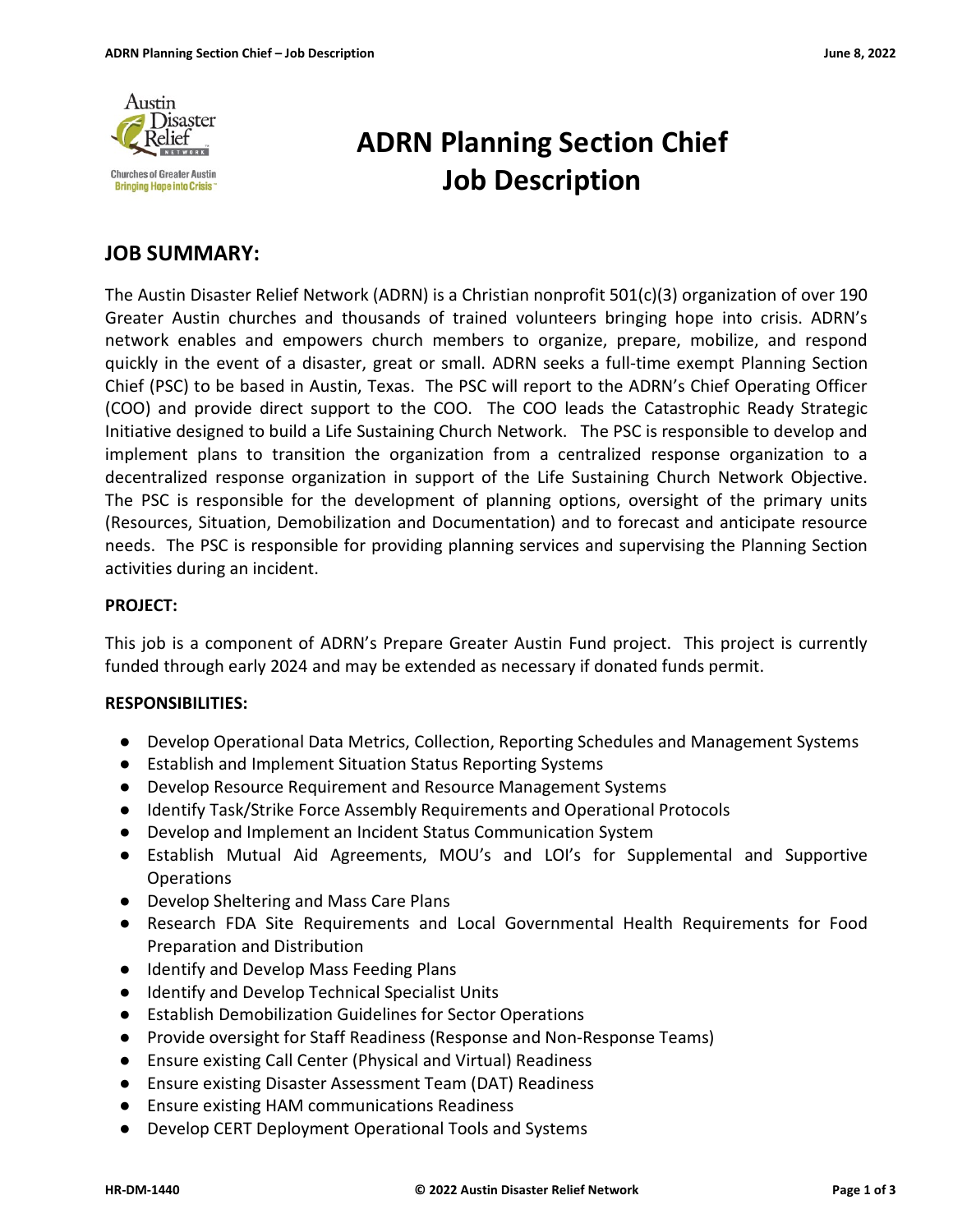- Establish a Planning Section Volunteer Core Team
- Assist COO with Organizational Readiness
- Ensure integration of all Catastrophic Ready sections

#### QUALIFICATIONS:

- A post-secondary-school degree or certification (preferred)
- Experience in an emergency-management or disaster-response related field (preferred)
- Experience working in the nonprofit sector (preferred)
- Completed FEMA's independent study classes IS-100, IS-200, and IS-700
- Have demonstrable content development and writing skills
- Have well-developed interpersonal skills
- Have strong time-management and organizational skills
- Proven ability to drive process improvement, including the effective use of technology and automation
- Have the ability to be flexible and work efficiently in a sometimes rapidly changing environment
- Must be able to work flexible hours beyond the normal schedule when necessary
- Have the ability to prioritize and accomplish assigned duties within allotted timeframes
- Understanding, influencing, and serving others are important attributes in this position
- Have the maturity and ability to discuss difficult situations, both work expectations and any survivor interactions/stories, with management
- Demonstrable skills with and/or ability to quickly learn software applications utilized by ADRN:
	- o Microsoft Suite applications (Word, Excel, PowerPoint, etc.)
	- o Google Workspace (Docs, Sheets, Slides, Drive etc.)
	- o Adobe (Acrobat Pro)
	- o Slack communication platform
	- o ASANA workflow management platform
	- o Others as needed

### WORK ENVIRONMENT:

- This is an onsite office-based position at ADRN Headquarters (HQ), with the ability to work from home up to 1-2 days per week with COO permission.
- The physical demands of the job are those typical of an office environment. Employees may be asked to participate in field response efforts when the organization is supporting active disaster responses.

### KEY EXPERIENCE:

- Excellent interpersonal skills
- Resourceful and innovative problem-solving skills
- Incident Command System leadership

### Organizational Expectations of Staff:

- Handle all conflicts through biblical conflict resolution.
- Learn, understand and embrace ADRN culture, spiritual history, ADRN vision, and mission statements, and I AM Ready™ and Life-Sustaining Church™ programs.